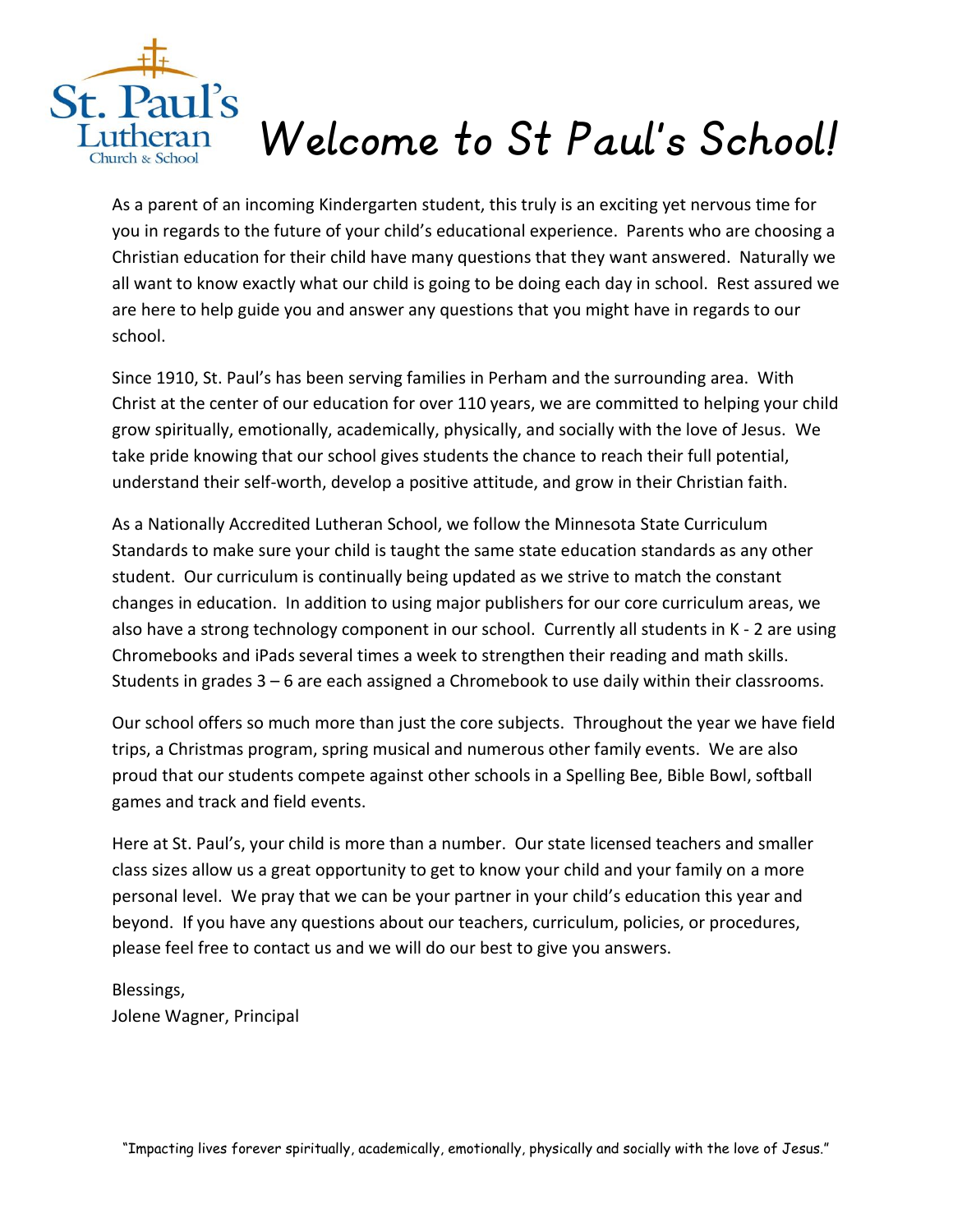## **Kindergarten Curriculum**

| Reading               | <b>Guided Reading</b>                        |  |
|-----------------------|----------------------------------------------|--|
| Writing               | Benchmark Education, Writer's Workshop, 2013 |  |
| Math                  | Kinder Math, 2020                            |  |
| Handwriting           | Scott Foresman D'Nealian, 2007               |  |
| Science               | Christian Schools International, 2011        |  |
| <b>Social Studies</b> | McMillan/McGraw Hill, 2005                   |  |
| Religion              | One in Christ, 2013                          |  |
| Weekly Reader         | Scholastic Weekly, 2015                      |  |
| Art                   | Arts Attack, 2010                            |  |



### **Immunization Policy**

In accordance with the School Immunization Law (Minnesota Statutes, Section 121A.15), students may not enroll nor remain enrolled in school without having provided documentation of immunization against diphtheria, tetanus, pertussis, polio, measles, mumps, rubella and hepatitis B, allowing for certain legal exemptions. All students are expected to be in compliance on the first day of their entry into school this fall with the exception of students transferring into our school. They may have up to thirty days to provide immunization information. An annual report will be submitted to the Minnesota Department of Health summarizing the immunization status of all students in grades Kindergarten through Grade 6.

Kindergarten:

| <b>DPT</b>          | 5 doses ( $5^{\text{th}}$ dose not needed if $4^{\text{th}}$ was after age 4) |
|---------------------|-------------------------------------------------------------------------------|
| Polio               | 4 doses $(4th$ polio may not be needed if 3rd was after age 4)                |
| <b>MMR</b>          | 1 dose                                                                        |
| Hepatitis B 3 doses |                                                                               |

#### Preschool:

| <b>DPT</b> | 5 doses      |
|------------|--------------|
| Polio      | 3 doses      |
| <b>MMR</b> | 1 dose       |
| Hib        | 1 (at least) |